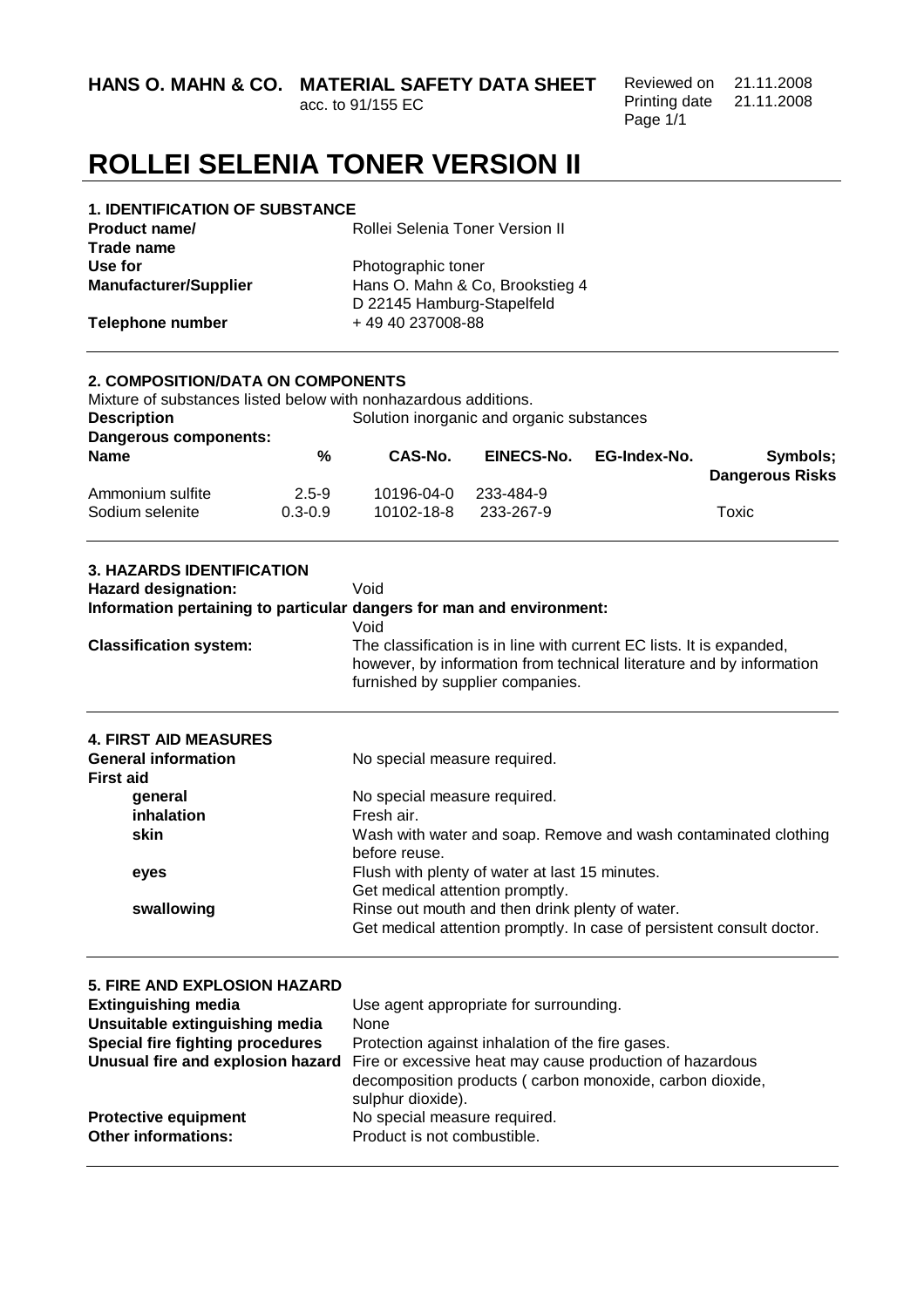**HANS O. MAHN & CO. MATERIAL SAFETY DATA SHEET** 

acc. to 91/155 EC

Reviewed on 21.11.2008 Printing date 21.11.2008 Page 2/2

## **ROLLEI SELENIA TONER VERSION II**

#### **6. ACCIDENTIAL RELEASE MEASURES**

**Person-related safety precautions** Not required.

| <b>Measures for environmental</b><br>protection              | Do not allow to enter drainage system, surface or ground water.                                     |  |  |
|--------------------------------------------------------------|-----------------------------------------------------------------------------------------------------|--|--|
| <b>Measure for cleaning/collecting</b>                       | Absorb with liquid-binding material (sand, diatomite, acid binders,<br>universal binders, sawdust). |  |  |
| <b>Additional information</b>                                | No dangerous materials are released.                                                                |  |  |
| <b>7. HANDLING AND STORAGE</b>                               |                                                                                                     |  |  |
| <b>Handling</b>                                              | No special precautions necessary if used correctly.                                                 |  |  |
| Information about protection<br>against explosions and fires | No special measures required.                                                                       |  |  |
| <b>Storage</b>                                               | No special requirements.                                                                            |  |  |
|                                                              | Keep container tightly sealed. Temperature of storage: 5 to 25 °C                                   |  |  |
| Storage class                                                | Class according to regulation on inflammable liquids: Void.                                         |  |  |

### **8. EXPOSURE CONTROLS AND PERSONAL PROTECTION**

**Additional information about design of technical systems:** 

No further data; see item 7.

### **Components with values that require monitoring at the workplace:**

| <b>Additional information:</b>      | The product does not contain any relevant quantities of materials with<br>critical values that have to be monitored at the workplace.<br>The list that were valid during the compilation were used as basis. |
|-------------------------------------|--------------------------------------------------------------------------------------------------------------------------------------------------------------------------------------------------------------|
|                                     |                                                                                                                                                                                                              |
| <b>Personal protective</b><br>rules | The usual precautionary measures should be adhered to general                                                                                                                                                |
| and hygienic measure                | for handling chemicals. Keep away from foodstuffs, beverages and<br>food. Take off immediately all contaminated clothing. Wash hands<br>during breaks and at the end of the work.                            |
| <b>Breathing equipment</b>          | Not required. Product should be used in well ventilated rooms.                                                                                                                                               |
| <b>Protection of hands</b>          | Protective gloves.                                                                                                                                                                                           |
| Eye protection                      | Safety glasses.                                                                                                                                                                                              |

| 9. PHYSICAL AND CHEMICAL PROPERTIES |
|-------------------------------------|
| Fluid at $20C$                      |
| Colourless to yellowish             |
| according to ammonia                |
| 8,6 (at 25 °C)                      |
| $≥$ 100 ℃                           |
| $\leq 0$ C                          |
| Not applicable                      |
| Product is not self igniting.       |
| Product is not explosive.           |
| 23 mbar at 20°C                     |
| 1,24 g/cm <sup>3</sup> (20 °C)      |
|                                     |
| Fully miscible                      |
|                                     |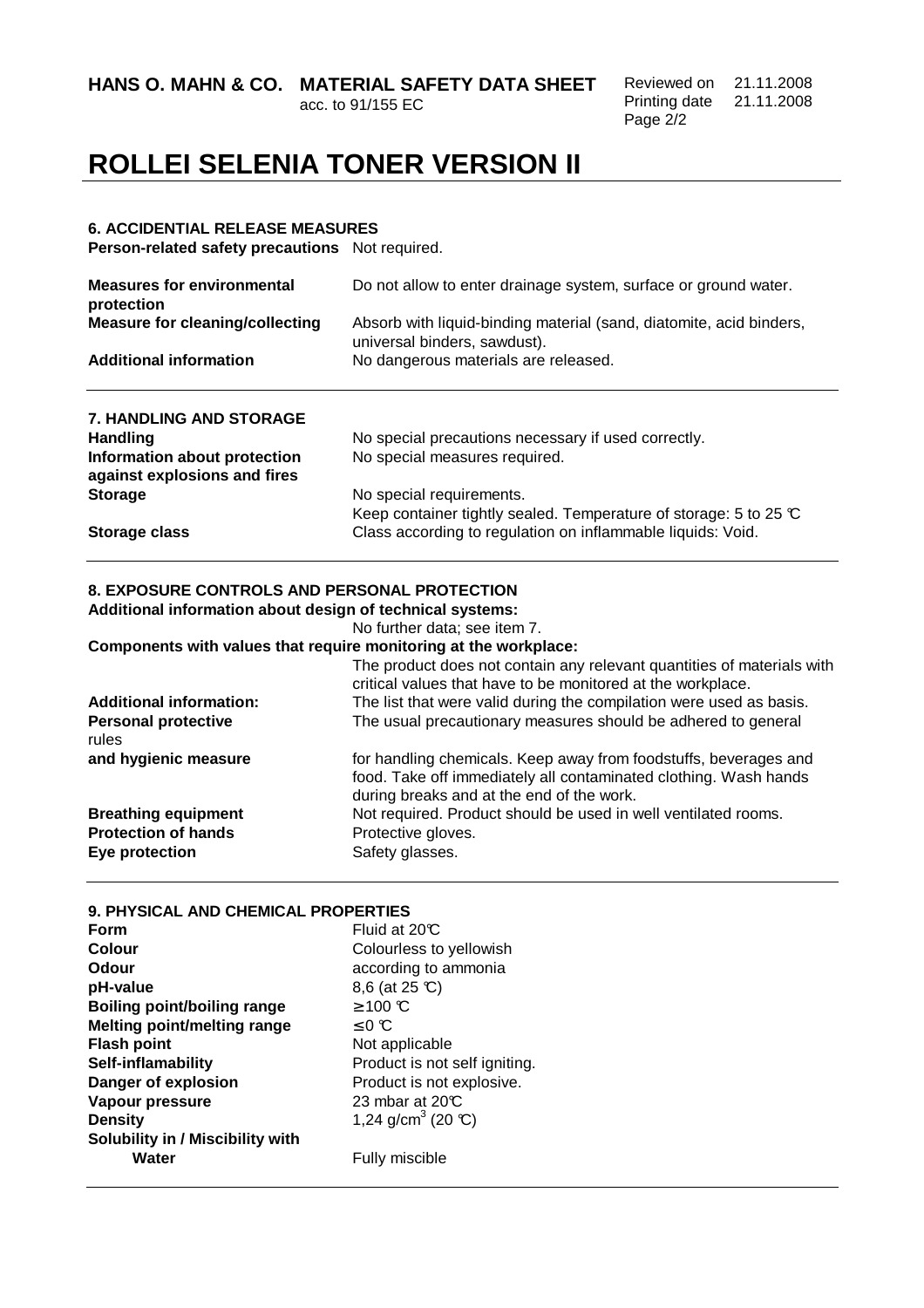**HANS O. MAHN & CO. MATERIAL SAFETY DATA SHEET** 

acc. to 91/155 EC

Reviewed on 21.11.2008 Printing date 21.11.2008 Page 3/3

# **ROLLEI SELENIA TONER VERSION II**

| <b>10. STABILITY AND REACTIVITY</b>                                                |                                                                                                                                                                                                                                                                                                                                                                      |
|------------------------------------------------------------------------------------|----------------------------------------------------------------------------------------------------------------------------------------------------------------------------------------------------------------------------------------------------------------------------------------------------------------------------------------------------------------------|
| <b>Thermal decomposition/</b>                                                      | No decomposition if used according to specifications.                                                                                                                                                                                                                                                                                                                |
| conditions to be avoided                                                           |                                                                                                                                                                                                                                                                                                                                                                      |
| <b>Dangerous reactions</b>                                                         | React with strong acids and alkaline. React with acids by releasing                                                                                                                                                                                                                                                                                                  |
|                                                                                    | sulphur. Reaction with alkalinise by releasing ammonia.                                                                                                                                                                                                                                                                                                              |
| <b>Dangerous products</b><br>of decomposition                                      | Sulphur dioxide, ammonia                                                                                                                                                                                                                                                                                                                                             |
| <b>11. TOXICOLOGICAL INFORMATION</b>                                               |                                                                                                                                                                                                                                                                                                                                                                      |
| <b>Acute toxicity</b><br><b>Primary irritant effect</b>                            |                                                                                                                                                                                                                                                                                                                                                                      |
| on the skin                                                                        | No irritant effect known.                                                                                                                                                                                                                                                                                                                                            |
| on the eyes                                                                        | Irritant effect.                                                                                                                                                                                                                                                                                                                                                     |
| <b>Sensitization</b>                                                               | No sensitising effect known.                                                                                                                                                                                                                                                                                                                                         |
| <b>Additional toxicological</b>                                                    | The product is not subject to classification according to the<br>calculation information.                                                                                                                                                                                                                                                                            |
| <b>12. ECOLOGICAL INFORMATION</b>                                                  |                                                                                                                                                                                                                                                                                                                                                                      |
| <b>General notes</b>                                                               | Water hazard class 1 (German Regulation)<br>(Self-assessment): slightly hazardous for water.                                                                                                                                                                                                                                                                         |
| <b>13. DISPONSAL CONSIDERATIONS</b>                                                |                                                                                                                                                                                                                                                                                                                                                                      |
| <b>Product Recommendation:</b>                                                     | Must not be disposed of together with household garbage.<br>Do not allow product to reach sewage system. Must be<br>specially treated under adherence to official regulations.                                                                                                                                                                                       |
| <b>Uncleaned packaging</b>                                                         | Recommendation: Non contaminated packaging can be used for<br>recycling. Empty contaminated thoroughly: They can be recycled                                                                                                                                                                                                                                         |
| <b>Recommended cleaning agent:</b>                                                 | after thorough and proper cleaning.<br>Water, if necessary with cleaning agent.                                                                                                                                                                                                                                                                                      |
| <b>14. TRANSPORT INFORMATION</b><br><b>Transport/Additional information</b>        | Not dangerous according to the above specifications.                                                                                                                                                                                                                                                                                                                 |
| <b>15. REGULATORY INFORMATION</b><br><b>Designation according to EC guidelines</b> |                                                                                                                                                                                                                                                                                                                                                                      |
|                                                                                    | Observe the normal safety regulation when handling chemicals.<br>The product is not subject to classification according to the general<br>classification guideline for preparations of the EC as issued in the last<br>version. The product is not subject to identification regulations under<br>EC directives and the ordinance on hazardous material (GefStoffV). |
| Code letter and hazard designation of product                                      |                                                                                                                                                                                                                                                                                                                                                                      |
|                                                                                    | Void                                                                                                                                                                                                                                                                                                                                                                 |
| <b>Technical instructions (air)</b>                                                |                                                                                                                                                                                                                                                                                                                                                                      |
|                                                                                    |                                                                                                                                                                                                                                                                                                                                                                      |

**16. OTHER INFORMATION**